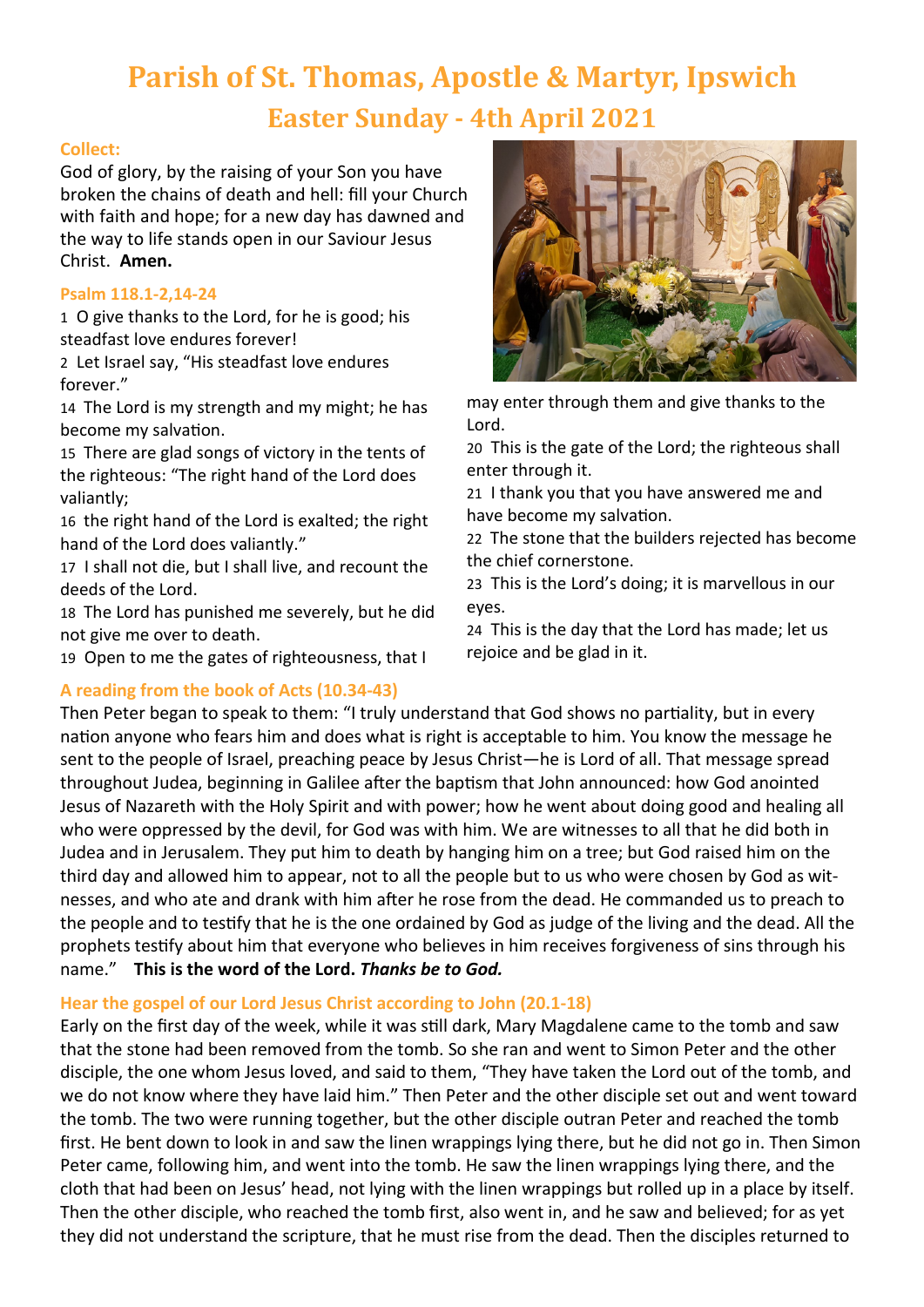their homes. But Mary stood weeping outside the tomb. As she wept, she bent over to look into the tomb; and she saw two angels in white, sitting where the body of Jesus had been lying, one at the head and the other at the feet. They said to her, "Woman, why are you weeping?" She said to them, "They have taken away my Lord, and I do not know where they have laid him." When she had said this, she turned around and saw Jesus standing there, but she did not know that it was Jesus. Jesus said to her, "Woman, why are you weeping? Whom are you looking for?" Supposing him to be the gardener, she said to him, "Sir, if you have carried him away, tell me where you have laid him, and I will take him away." Jesus said to her, "Mary!" She turned and said to him in Hebrew, "Rabbouni!" (which means Teacher). Jesus said to her, "Do not hold on to me, because I have not yet ascended to the Father. But go to my brothers and say to them, 'I am ascending to my Father and your Father, to my God and your God.'" Mary Magdalene went and announced to the disciples, "I have seen the Lord"; and she told them that he had said these things to her. **This is the gospel of the Lord.** *Praise to you, o Christ.*

# **Reflection:**

# **How should we consider Easter Day?**

Is it just another day - or should it be shouted from the rooftops? Should Easter Day - the day our Lord was resurrected - change our lives? This is the day that Jesus who died for us, opened the gates of heaven for us to be united once again with God himself.

# **Consider Easter Day itself.**

Easter Day, if we really want to celebrate, is about the wild delight of God's creative power. This is not something we usually do - but perhaps our Alleluias should be shouted not murmured. What about lighting every candle in the building and giving every man woman and child, cat, dog and mouse in the place a candle to hold. We should have a real bonfire (we do at St Thomas), and when we renew our baptism vows let's really splash the water all around. Let's all bless each other. Every step back from a wild celebration is a step backwards from the reality of the amazing miracle of Jesus' resurrection. Easter is about the real Jesus coming out of the real tomb and getting God's real new creation under way.

On Easter Day - how would it be if we 'threw our hats in the air' to show people who don't understand Jesus' sacrifice what it is all about. Easter marks the beginning of celebrating Jesus resurrection for 50 days. He appeared in that time to over 500 people – until the final 10 days leading to his Ascension.

The bible is a really good resource for understanding and celebrating Easter. But think about this: If you take Christmas out of the bible - in Biblical terms you lose two chapters at the front of Matthew and Luke; nothing else. Take Easter away and we won't have a New Testament; we won't have Christianity; as Paul says, 'you will still be in your sins'.

Easter is our greatest day - let's put the flags out!

- Easter is a time to sow new seeds and plant out new cuttings.
- It is a time for us to recognise that we are resurrection people people who want to proclaim to the world that Jesus is ALIVE!

Let us think of what it means to celebrate in a really profound way - not just on the outside, but on the inside – deep inside. What about making a new start on it; it might give us an inkling of new possibilities, new hopes, new ventures you never dreamed of. Let's take Easter into our innermost life. Let's start recognising every day - the wonder of Jesus being risen from the dead. Let God through his Holy Spirit open your heart afresh to all he has for you to understand and live a new life.

CHRIST IS RISEN – HE IS RISEN INDEED – HALLELUJAH!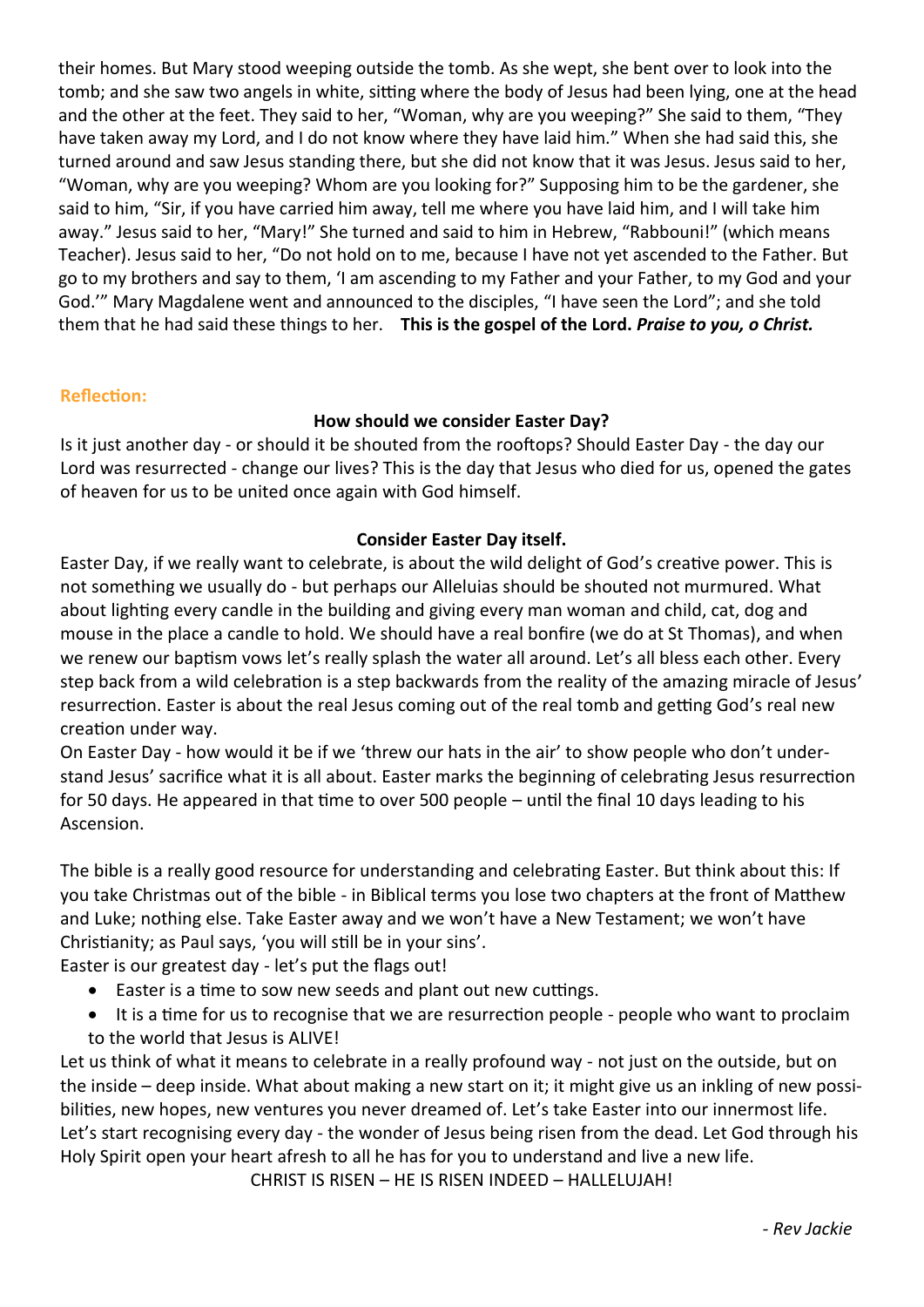#### *The risen Christ came and stood among his disciples and said, 'Peace be with you.' Then were they glad when they saw the Lord. Alleluia.*

#### **The peace of the Lord be always with you.**

Thine be the glory Risen conquering Son Endless is the victory Thou o'er death hast won Angels in bright raiment Rolled the stone away Kept the folded grave clothes Where Thy body lay

*Thine be the glory Risen conquering Son Endless is the victory Thou o'er death hast won*

Lo! Jesus meets us Risen from the tomb Lovingly, He greets us Scatters fear and gloom Let the church with gladness Hymns of triumph sing For her Lord now liveth Death hath lost its sting *Thine be the glory...*

No more we doubt Thee Glorious Prince of life Life is naught without Thee Aid us in our strife Make us more than conquerors Through Thy deathless love Bring us safe through Jordan To Thy home above *Thine be the glory...*

#### **A prayer for Easter**

Your love, which breathed this world into being, established a covenant people, brought them out of captivity and into a promised land. Hallelujah! Your love, which from the moment of our birth has known and called us by name from out of this world's slavery into the kingdom of God. Hallelujah! Your love, poured into the heart of Jesus who endured the nails of our sin, defeated death to rise again and causes our hearts to sing Hallelujah!

#### *Please pray for:*

**Those with chronic or long-term illness:** Rosemary, Eric Dickerson, Jenny, Andrew Barfield, Kathy Steele, Andrew, Peggy, Margaret Christian, Natacha, Rex & Jill, Christine, Stephen, Samantha

**Those undergoing treatment or currently ill:** Katie, Gloria Elmer, Leslie Bloomfield, Roger Dickerson, Vicky & Matt, Dagmar, Roy, Kenneth Leek

**All who are affected by the Coronavirus**: *For all who have lost their jobs; all who are despairing. For all who have lost their lives; the injured, the bereaved. For hospital and health care workers.*

**Those who have recently died, and their families mourning their loss:** Sally Carson, Jean Dominy. RIP

#### *Prayer for our new Priest-in-Charge:*

Lord, give us all wisdom and guidance as the search process goes ahead. We know that you have plans for us as a church - and we trust you. We pray that the right person will be drawn to us, that your Spirit will be at work.

Grant us a vision, Lord, to see what we can achieve, to reach out beyond ourselves, to stretch our capabilities, to increase our sense of purpose, to be sensitive to your presence at all times and listen to your call.

#### *Scriptures for our new priest:*

We are hoping for a priest who can aspire to Philippians 2, and offer joy and humility in serving the Lord at St Thomas. To lift up holy hands in prayer (1 Timothy 2: 8) - and to keep hold of the deep truths of the faith (1 Timothy 3:9).